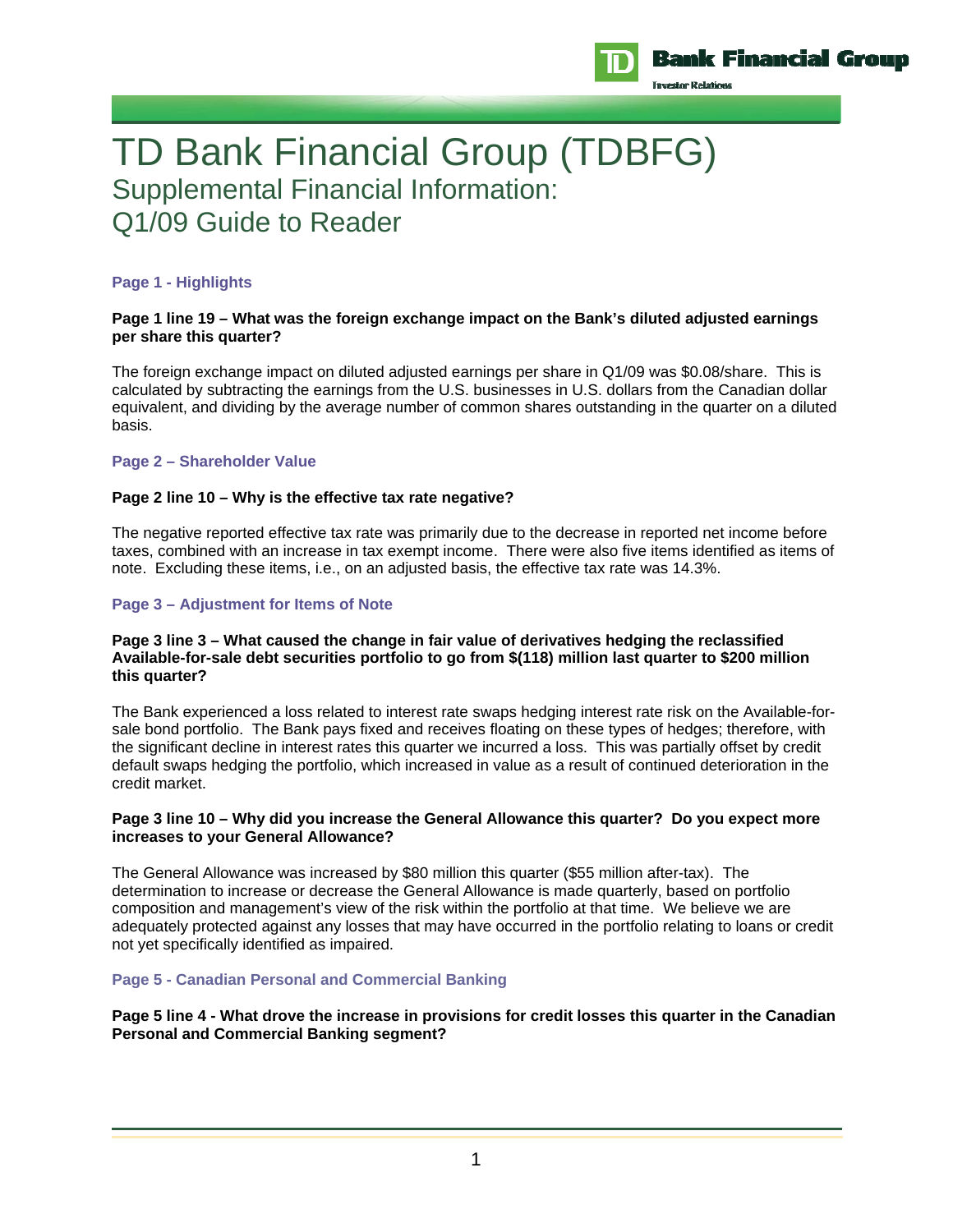

The growth in provisions for credit losses was primarily due to a change in credit quality, higher bankruptcies, rising delinquencies and lower recovery rates. The products most affected were unsecured lines of credit and Visa products.

## **Page 5 line 20 – Why did the margin on average earning assets decrease 7 basis points (bps) from last quarter and 16 bps from last year, to 2.82%?**

The reasons for the quarter-over-quarter and year-over-year decline are similar: higher liquidity premiums (particularly in the HELOC portfolio), compression on Guaranteed Investment Accounts and short terms deposits, and change in product mix. These were partially offset by the impact of the Prime/BA spread and growth in higher margin products and strong money-in growth.

## **Page 5 line 22 – Given the current environment, will you be closing branches or reducing the number of new branches?**

Over the last five years, TD Canada Trust has had the most aggressive branch expansion strategy, on a net basis, of all the Big 5 banks. Going into 2009, we made the decision to moderate branch growth as a result of fewer opportunities and not as a result of the current environment. With 5 branches opened in Q1/09, we are on target to open 20 branches this fiscal year.

## **Page 6 – Wealth Management**

#### **Page 6 line 8 – Now that your ownership of TD Ameritrade has increased, should we expect to see a higher proportion of equity in net income from this investment?**

No. By way of recap, TD Bank Financial Group's ownership of TD Ameritrade had been limited to 39.9%. This limit increased to 45% on January 24, 2009.

In September 2006, the Bank had entered into an arrangement that provided a financial hedge for the potential future purchase of 27 million shares of TD Ameritrade common stock. Since that hedging arrangement was struck in 2006, it has been consolidated in TDBFG's financial statements as part of its reported investment in TD Ameritrade, with the related income recognized on page 6, line 8 of the quarterly Supplemental Financial Information package. For this reason, we expect the replacement of the hedging arrangement with the approximate 5% increase in direct ownership to have no material impact on our earnings or capital levels.

#### **Pages 7/8 – U.S. Personal and Commercial Banking**

#### **Pages 7/8 line 4 – What are the main reasons behind the increase in provisions for credit losses? Do you expect this number to trend higher in coming quarters?**

Provisions for credit losses mainly grew due to an increase in non-performing assets, the foreign exchange rate and an increase in loan volumes.

The U.S. environment remains challenging. Increased unemployment, a further decline in home prices, as well as reduced economic activity may lead to higher loan losses in coming quarters. While we cannot outrun an economic downturn, we continue to expect to be a positive outlier on credit quality.

#### **Page 7 line 20 - Why did the U.S. P&C margin drop 19bps from the previous quarter?**

A very competitive deposit environment in the U.S., mostly due to the volatile market conditions, has resulted in significant margin compression on deposits, particularly personal high interest savings accounts. Market rates decreased the net interest margin by a small amount. The significantly